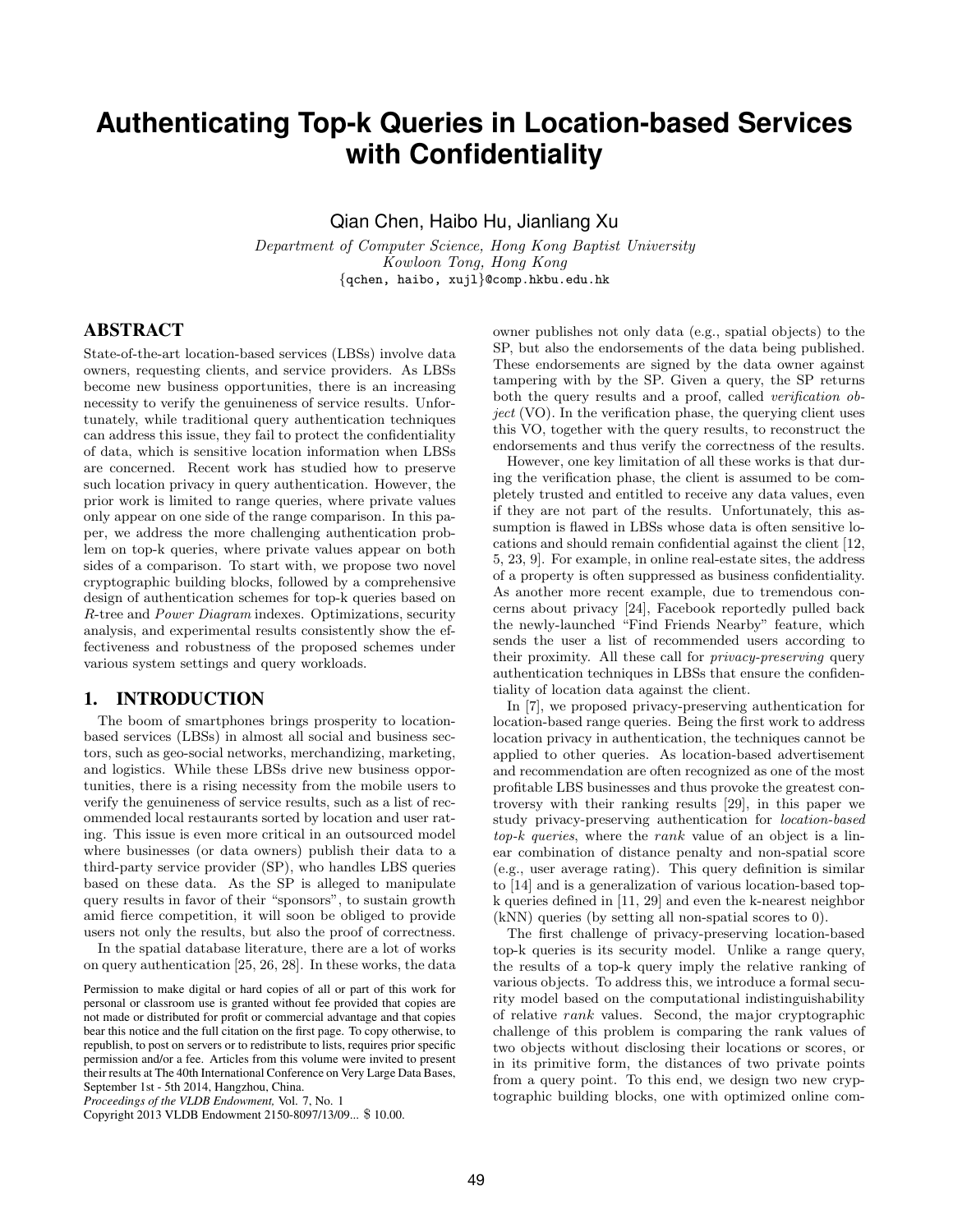putation (the private-Paillier based method, or PPB) and the other with optimized offline computation (the pre-signed line based method, or PLB). Third, to address the performance challenge from a database perspective, we propose two authentication schemes for the R-tree and Power Diagram (a weighted form of Voronoi Diagram) based indexes, respectively. Each scheme consists of a complete set of authentication data structures, VO construction and client verification algorithms. In addition, we design strategies to optimize the offline computation and storage overhead for the PLB method. To summarize, our main contributions made in this paper are as follows:

- To the best of our knowledge, this is the first work that addresses privacy-preserving top-k query authentication. Our query definition encompasses most existing location-based top-k and kNN queries.
- We introduce a formal security model and design two cryptographic building blocks (namely PPB and PLB) that can prove to the client the relation of rank values of two objects w.r.t. a query point without disclosing the locations and non-spatial scores.
- We develop a complete set of authentication schemes for both the R-tree and Power Diagram based indexes.
- We propose strategies for both the data owner and the SP to optimize the storage cost of the PLB method.
- We conduct extensive experiments and security analysis to evaluate the performance and robustness of the proposed authentication schemes.

The rest of this paper is organized as follows. Section 2 introduces the research background and related works in query authentication. Section 3 formally defines the problem and security model. Section 4 presents the two private ranking comparison methods, namely PPB and PLB. Section 5 presents the two authentication schemes based on the R-tree and Power Diagram indexes, followed by Section 6 where their security is analyzed. Section 7 studies the optimization strategies for the PLB comparison method. Section 8 shows the experimental results, followed by a conclusion.

# 2. BACKGROUND AND RELATEDWORKS

There is a large body of research works on query authentication for indexed data. These works originate from either digital signature chaining or Merkle hash tree.

Based on asymmetric cryptography, digital signature is produced by the message owner using encryption with its own private key. Then the verifier can verify the authenticity of a received message by the owner's public key and the signature. Based on this scheme, early works on query authentication impose a signature for every data value. The VB-tree [22] augments a conventional  $B^+$ -tree with a signature in each leaf entry. By verifying the signatures of all returned values, the client can guarantee the soundness of these results. However, the simple signature-based approach cannot guarantee the completeness, as the server can deliberately miss some results without being noticed. In [21], Pang et al. further proposed signature chaining, which connects a signature with adjacent data values to guarantee no result can be left out. Figure.  $1(a)$  illustrates signature chaining for four sorted values  $d_1, d_2, d_3, d_4$ . The signature of each value depends not only on its own value but also on the immediate left and right values. Consider a range query which covers  $d_2$  and  $d_3$ . When the server returns  $d_2$  and  $d_3$  to the client, it will also send a verification object (VO)



that contains: (1) the signatures of  $d_2$  and  $d_3$ , and (2) the boundary values  $d_1$  and  $d_4$ . Given the VO, the client can verify the query results through the facts that: (1) the two boundary values fall outside the query range, and (2) all signatures are valid. The first condition ensures no results are missing and the second guarantees no values are tampered with. Signature aggregation and chaining were adapted to multi-dimensional R-tree indexes by Cheng and Tan [3].

The Merkle hash tree (MHT) was introduced to authenticate a large set of data values [18]. Figure 1(b) shows an MHT for the same data values in Figure  $1(a)$ . It is a binary tree. Each leaf node with data value  $d_i$  is assigned a *digest*  $h(d_i)$ , where  $h()$  is a one-way hash function. Each internal node  $N_i$  is assigned a digest which is derived from its child nodes, e.g.,  $N_1 = h(N_{11}|N_{12})$ , where "|" denotes concatenation. In MHT, only the digest value of the root is signed by the data owner, and therefore it is more efficient than signature chaining schemes. An MHT can be used to authenticate any subset of data values. For example in Figure 1(b), the server sends  $d_1$  and  $d_2$  to the client; and to prove their authenticity, the server also sends the client a VO, which includes the digest of  $N_2$  and the signed root digest N. The client computes  $h(d_1)$  and  $h(d_2)$ , then  $N_1 = h(h(d_1)|h(d_2))$ , and finally  $N = h(N_1|N_2)$ . This computed root digest is then compared with the signed root digest in the VO. If they are the same, the client can verify that  $d_1$  and  $d_2$  are not tampered with by the server and no results are omitted.

The notion of MHT has been generalized to an  $f$ -way tree and widely adapted to various index structures. Typical examples include Merkle B-tree and its variant Embedded Merkle B-tree (EMB-tree) [15]. The latter reduces the VO size by embedding a tiny EMB-tree in each node. For multidimensional datasets and queries, similar techniques were proposed by Yang et al., who integrated an R-tree with the MHT (which is called Merkle R-tree or  $MR$ -tree) for authenticating multi-dimensional range queries [25, 26]. Besides selection and range queries, recent studies focus on the authentication of more complex query types, including top- $k$ queries [4], kNN queries [28, 10], shortest paths [27], skyline queries [17], join queries [26], and aggregation queries [16].

Our work differs from all these works by preserving the data privacy against the verifier while accomplishing the same authentication task. In [7], we presented a solution for range queries, which is based on a cryptographic construct that can prove to the client that a private number is larger than a public number. However, this construct works for range queries only, and cannot be applied to any query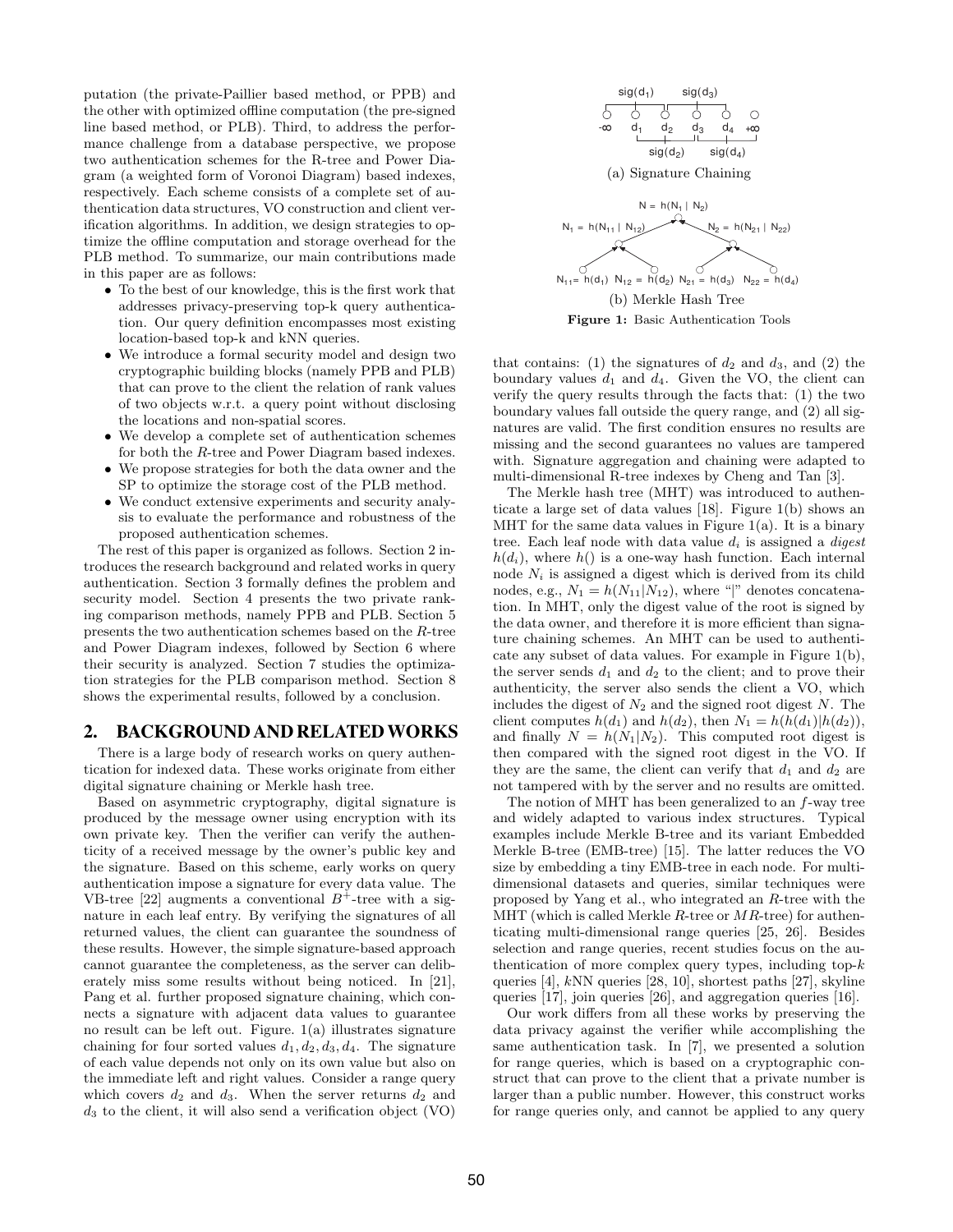type that requires the comparison of two private numbers. Therefore, the design of new cryptographic constructs to prove the relation of two private numbers is a prerequisite for this work.

# 3. PROBLEM FORMULATION

Without loss of generality, we model a d-dimensional dataset D in an integer -domain space. For ease of presentation, we assume each object  $p_i \in \mathbb{D}$  is a pair  $\langle \lambda, \omega \rangle$ , where  $\lambda$  is  $p_i$ 's location vector and  $\omega$  is its non-spatial score. The results of a top-k query  $Q = \langle q, k \rangle$  (where q is the query point) are  $R = \{r_1, r_2, \cdots, r_k\}$ , where  $r_i$  is the *id* of the *i*<sup>th</sup> ranked object in D with respect to the following ranking function (known as Euclidean scoring function [1]):

$$
rank(r_i, q) = ||r_i \cdot \lambda - q \cdot \lambda||^2 + r_i \cdot \omega^2,
$$

where  $||r_i.\lambda - q.\lambda||$  is the *Euclidean* distance between  $r_i$  and  $q$ , and an object with a lower value is ranked higher.<sup>2</sup> For ease of presentation, we omit explicit weights of the spatial distance and non-spatial score in the above linear combination. Nonetheless, the non-spatial score  $\omega$  can be normalized in preprocessing to reflect its relative weighting. Figure 2 illustrates a top-3 query, whose results are  $R = \{p_1, p_3, p_4\}.$ The query  $Q$  is executed by the service provider (SP) on the dataset D, which is authorized and signed by the data owner (DO). The authentication problem is for the querying client to verify that the SP executes  $Q$  faithfully in terms of two authenticity conditions: (1) soundness condition: the returned objects are all genuine top-k results and no returned ids are tampered with; (2) completeness condition: no genuine top-k results are missing. It is noteworthy that due to the nature of top-k queries, the completeness is implied by the soundness. The privacy-preserving authentication problem in this paper is to authenticate the top-k query results while guarding objects' location and score information against the client. That is, the client cannot infer any more information about the rank value of any object, beyond what is implied from the results.

If privacy were not a concern, authenticating a top-k query would follow the following procedures. The SP returns a verification object (VO) to the client, along with the query results R. As a bottomline solution, the VO may include the location points and scores of all objects in the dataset D and a signature of D. The querying client uses the VO to verify the soundness (and completeness) of the results by testing the following four conditions:

- None of the locations, scores, and ids of the result objects in  $R$  are tampered with;
- No locations and scores of the objects in  $D R$  are missing and none of them are tampered with;
- All result objects are ranked no lower than  $r_k$ , i.e.,  $\forall r_i \in R$ ,  $rank(r_i, q) \leq rank(r_k, q)$ ;<sup>3</sup>





Verifying the latter two conditions without disclosing object locations or scores requires a private ranking comparison of two objects, which will be studied in Section 4. Furthermore, to avoid enumerating all objects in  $D - R$  when verifying the second and fourth conditions and thus minimize the VO size, we will propose authentication schemes on two common spatial indexes in Section 5.

## 3.1 Security Model

As with the previous works [7, 15, 25], we assume that: (1) the DO is trusted by (but not colluding with) the querying client or SP; (2) the SP has read-only access to the object locations, scores, and the query point; (3) all parties follow a semi-honest model [13]. The security model to achieve in this problem is two-folded: (1) the location and score information of every object is semantic secure against the client; and (2) the results of a query are both complete and sound. The former can be derived from the semantic security of rank value as follows [13]:

DEFINITION 3.1. Semantic Security of Rank Values. Given a query  $Q = \langle q, k \rangle$ , a scheme is semantic secure for rank values against a probabilistic polynomial-time client, if given any two result objects (resp. non-result objects)  $s, t \neq r_k$ , where  $rank(s, q) \leq rank(t, q) \leq rank(r_k, q)$  (resp.  $rank(r_k, q) \le rank(s, q) \le rank(t, q)$ , the client can succeed in deriving rank(s,q)  $\leq$  rank(t,q) with probability at most negligibly greater than 1/2.

For a single query, the semantic security of rank values immediately lends us that of their ingredients — the locations and non-spatial scores. However, when the client issues queries continuously, this no longer holds, as the query points that dominate the change of a rank value are known. The semantic security model for continuous queries will be introduced in Section 6.

# 4. PRIVATE RANKING COMPARISON

In this section, we propose two primitive methods for the client to privately compare  $rank(s, q)$  and  $rank(t, q)$  without knowing the locations and scores of objects s, t. These two methods form the basic cryptographic constructs of privacypreserving top-k query authentication schemes in Section 5.

## 4.1 Private-Paillier based (PPB) Method

The main idea of this method is to apply encryption on objects. To enable the ranking function on cipher-texts, we adopt the Paillier homomorphic cryptosystem [20].

<sup>&</sup>lt;sup>1</sup>In a real location-based service,  $Q$  may return specific contents to the querying client, such as the users' names or their Facebook pages. We assume these contents can be retrieved faithfully using the returned ids.

<sup>2</sup>This definition slightly differs from a sum ranking function:  $rank(r_i, q) = ||r_i \overline{\lambda} - q \overline{\lambda}|| + r_i \omega$ . Nonetheless, we show in  $[2]$  that the top-k results of such a ranking function can be derived from  $top-k'$  results of our ranking function.

<sup>&</sup>lt;sup>3</sup>According to our security model, the client cannot learn the order of top-k results.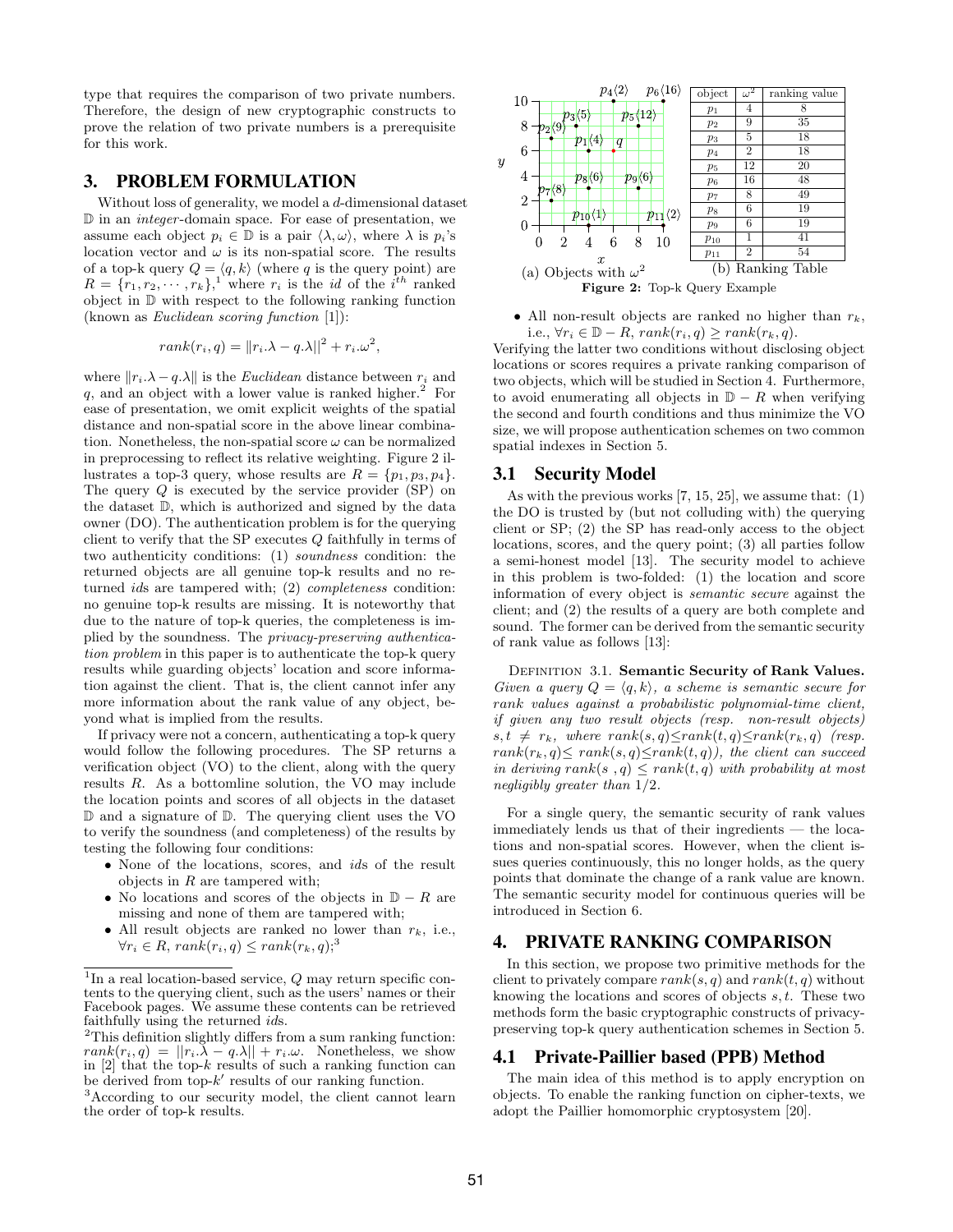#### *4.1.1 Introduction to Paillier Cryptosystem*

Paillier is a public-key homomorphic cryptosystem that satisfies additive homomorphism, which means that one can compute a cipher-text of  $m_1 + m_2$  by only having the public key and cipher-texts of  $m_1$  and  $m_2$ .

Paillier has the following properties [20]:

$$
\forall m_1, m_2 \in \mathbb{Z}_n, \forall z_1, z_2 \in \mathbb{Z}_n^*,
$$

$$
E(m_1, z_1) \cdot E(m_2, z_2) \equiv E(m_1 + m_2, z_1 \cdot z_2) \mod n^2 \qquad (1)
$$

$$
E(m_1, z_1)^{m_2} \equiv E(m_1 \cdot m_2, z_1^{m_2}) \mod n^2 \tag{2}
$$

 $E(m_1, z_1) \equiv E(m_1 + k \cdot \phi(n^2), z_1) \mod n^2, k = 1, \cdots$  (3)

where  $\mathbb{Z}_n^*$  is the subset of  $\mathbb{Z}_n$  (i.e., 0, 1,  $\cdots$ ,  $n-1$ ) whose elements have multiplicative inverses (modulo *n*),  $z_1, z_2$  are random values,  $E()$  is the encryption function of the Paillier cryptosystem, and  $\phi()$  is the Euler totient function. Eqn. 3 implies that it is hard to find a collision for any plain-text m, due to the difficulty of computing  $\phi(n^2)$ .

# *4.1.2 Private Ranking Comparison with PPB Method*

Proving  $rank(s, q) \ge rank(t, q)$  is equivalent to proving

$$
rank(s, q) - rank(t, q) = \delta, \text{ where } \delta \ge 0.
$$
 (4)

Let  $x_p, y_p, \omega_p$  denote the x, y coordinate and score of an object p, respectively. By expanding  $rank(s, q)$  and  $rank(t, q)$ , we rewrite Eqn. 4 as follows:

$$
2x_t x_q + 2y_t y_q + x_s^2 + y_s^2 + \omega_s^2 = 2x_s x_q + 2y_s y_q + x_t^2 + y_t^2 + \omega_t^2 + \delta.
$$

If both sides of this equation are encrypted by Paillier, according to Eqn. 1 and 2, it is equivalent to proving the following equation instead:<sup>4</sup>

$$
E(2x_t)^{x_q} E(2y_t)^{y_q} E(x_s^2) E(y_s^2) E(\omega_s^2) =
$$
  
 
$$
E(2x_s)^{x_q} E(2y_s)^{y_q} E(x_t^2) E(y_t^2) E(\omega_t^2) E(\delta) \mod n^2.
$$
 (5)

In Eqn. 5, except for  $x_q$ ,  $y_q$ ,  $E(\delta)$  (which is computed by the SP as shown below), all items can be precomputed and signed by the DO offline. And since only the DO possesses the private key of Paillier, these items cannot be decrypted by the client. Thus, the client can verify Eqn. 5 without knowing the coordinates or scores of s, t.

Verifying Eqn. 5 only proves that  $E(\delta)$  is the true encrypted difference of rank values, and the client is yet to verify (without knowing  $\delta$  itself) that  $\delta \geq 0$ . We propose a novel method called encrypted seeds decomposition. The key observation is that proving  $\delta \geq 0$  is equivalent to showing that  $\delta$  has a *canonical* decomposition of base  $B$ :<sup>5</sup>

$$
\delta = \sum_{i=1}^{m} \delta_i \cdot B^i,\tag{6}
$$

where  $\delta_i \in [0, 1, ..., B-1], m = log_B(U), U$  is the upper bound of  $\delta$ . Applying Eqn. 1 to Eqn. 6, we get:

$$
E(\delta) = \prod_{i=1}^{m} E(\delta_i \cdot B^i) \mod n^2.
$$
 (7)

We call these  $E(\delta_i \cdot B^i)$  "encrypted seeds" and let the DO pre-sign them. Once the client receives the corresponding encrypted seeds for  $\delta$  from the SP, it can verify that  $\delta \geq 0$ by assembling a verified  $E(\delta)$  using Eqn. 7.

The following is the whole Private-Paillier based ranking comparison procedure. During the service initialization, the DO sends the following to the SP: (1) all signed encrypted seeds  $E(\delta_i \cdot B^i)$   $(i = 1, 2, \dots, m, \delta_i \in [0, B-1]),$  and (2)  $E(2x)$ ,  $E(2y)$ ,  $E(x^2)$ ,  $E(y^2)$ , and  $E(\omega^2)$  for every object. Upon a comparison request  $rank(s, q) \ge rank(t, q)$ , besides sending  $E(2x)$ ,  $E(2y)$ ,  $E(x^2)$ ,  $E(y^2)$  and  $E(\omega^2)$  of s and t, the SP also sends  $E(\delta_i \cdot B^i)$  with their signatures to the client. By assembling  $E(\delta)$  using Eqn. 7 and testing if Eqn. 5 holds, the client can verify that  $rank(s, q) \ge rank(t, q)$ . A rigorous proof of its security is given in Section 6.1.

As for cost analysis, the communication cost  $M_{PPB}$  and the total client CPU cost  $C_{PPB}$  are:

$$
M_{PPB} = (10 + m) \cdot M_{enc} + M_{sign},
$$
  
\n
$$
C_{PPB} = (3m + 9) \cdot C_{mul} + C_{sign},
$$

where  $M_{enc}$  and  $M_{sign}$  are the lengths of a Paillier ciphertext and a signature, respectively,  $C_{mul}$  and  $C_{sign}$  are the CPU costs of a modular multiplication and a signature verification, respectively (see [2] for detailed analysis).

#### 4.2 Pre-signed Lines based (PLB) Method

While the PPB method can compare the ranking privately for any arbitrary pair of objects, the extensive use of homomorphic functions results in costly computation. In this subsection, we propose an alternative method where the DO pre-computes and pre-signs the ranking comparison result for a selected pair of objects.

#### *4.2.1 Preliminary — 1D Case*

Here we assume s, t and q are all 1D points. As shown in Figure 3(a),  $rank(s, q) \ge rank(t, q)$  if and only if q is to the right side of  $\frac{t^2 - s^2 + \omega_t^2 - \omega_s^2}{2(t-s)}$ . In other words, the ranking value comparison is reduced to comparing q with a private value  $t^2 - s^2 + \omega_t^2 - \omega_s^2$  $t^{\frac{s^2+\omega_t^2-\omega_s^2}{2(t-s)}}$ , or in the integer form  $q \geq \lceil \frac{t^2-s^2+\omega_t^2-\omega_s^2}{2(t-s)} \rceil$ . To verify  $q \geq \alpha$  without the client knowing the value of  $\alpha$ , we adopt the method in [21]. The idea is to let the client and SP jointly compute the digest g of value  $U - \alpha$ , where U is the upper bound of the domain of  $\alpha$ . The SP first computes  $g(q - \alpha)$  and sends it to the client, who then computes  $g(U - \alpha) = g(U - q) \otimes g(q - \alpha)$ , where  $\otimes$  is a well-defined operation on the digest. Note this equation is guaranteed by the homomorphic property of the digest function  $q()$ , which accepts only non-negative numbers. As such, by sending  $g(q-\alpha)$ , the server claims  $q \ge \alpha$ . The client verifies  $q \ge \alpha$  by comparing the jointly computed  $g(U - \alpha)$ value with the  $g(U - \alpha)$  value signed by the DO.

#### *4.2.2 Private Ranking Comparison with PLB method*

When  $s, t$ , and  $q$  are 2D points, we propose a geometric approach that can reduce the 2D ranking comparison to a 1D value comparison as outlined above. First, we introduce the notion of score-shifted half-plane.

DEFINITION 4.1. Score-Shifted Half-Plane. Given objects s and t, the score-shifted half-plane  $\bot(t, s)$  (the shaded

<sup>4</sup>By the definition of Paillier encryption, Eqn. 5 holds when the following two conditions are satisfied. First, the random values of z for  $x_s$  and  $y_s$  (resp.  $x_t$  and  $y_t$ ) are the same. Second, the client knows the random value of z for  $\delta$  and can thus multiply some constants to balance Eqn. 5.

<sup>&</sup>lt;sup>5</sup>If  $\delta$  < 0, according to Eqn. 3, the server cannot find another  $\delta' \geq 0$  such that  $\widetilde{E}(\delta') = E(\delta).$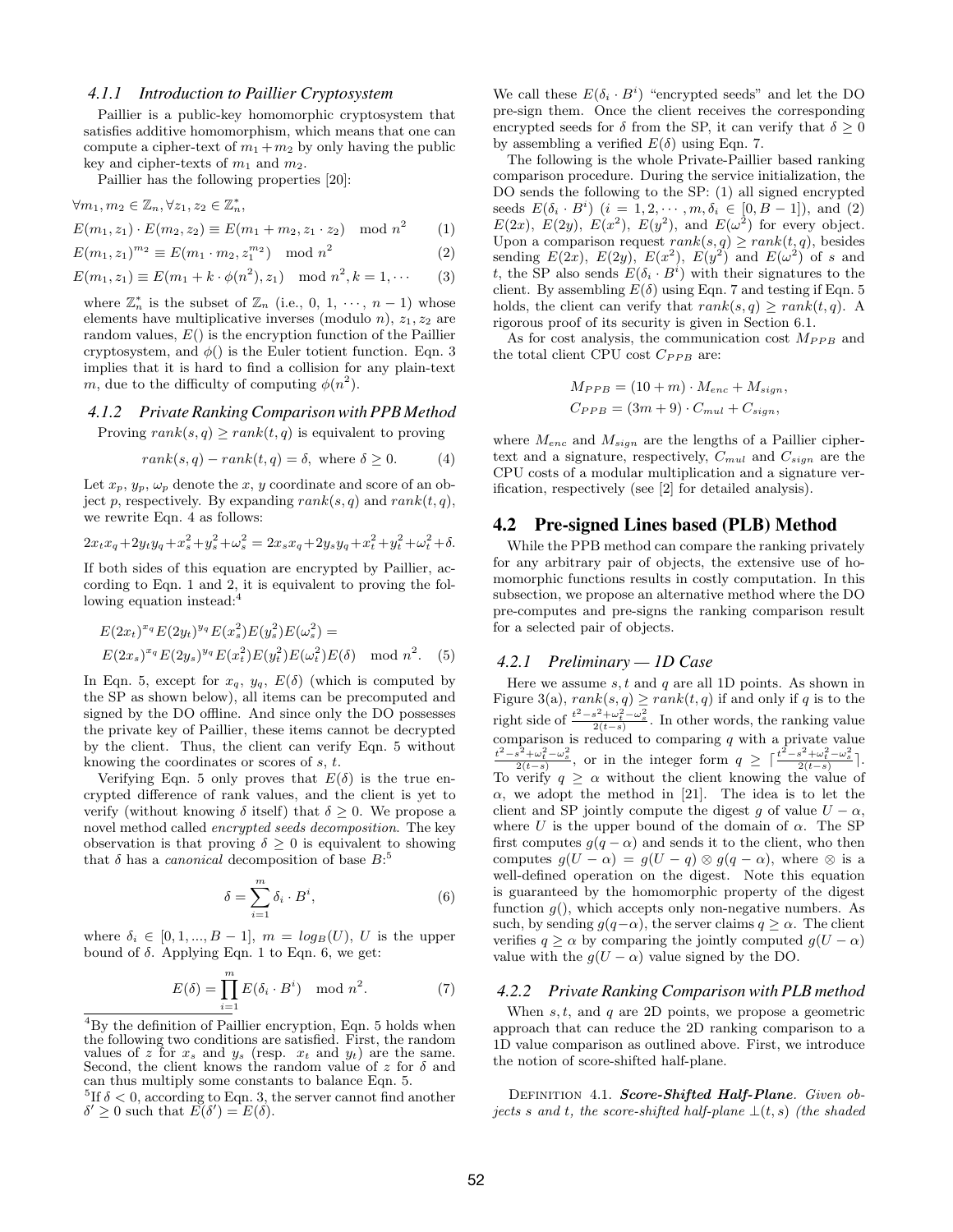

Figure 3: Ranking Comparison in Different Dimensions



Figure 4: Pre-signed Line Based Method

part in Figure  $3(b)$ ) is defined as the set of points that have a lower rank value to t than to s:

$$
\bot(t,s) = \{ p \in \mathbb{R}^2 \mid rank(t,p) \le rank(s,p) \}.
$$

The line to which s and t have equal rank values is called the score-shifted line of s and t, denoted as  $\mathcal{SL}(s,t)$ . As its name suggests, we can find it by shifting the 2D perpendicular bisector of s and t by their score difference:

$$
\mathcal{SL}(s,t) = \{ p \mid (t-s)^T p = \frac{1}{2} (||t||^2 - ||s||^2 + \omega_t^2 - \omega_s^2) \}.
$$

From Figure 3(b), verifying  $rank(s,q) \geq rank(t,q)$  is equivalent to verifying  $q \in \bot(s, t)$ . And from Figure 4, verifying the latter is equivalent to verifying the "directed" area of  $\triangle qo_2o_1$  is non-negative, where  $o_1, o_2$  are two arbitrary points on  $\mathcal{SL}(s,t)$ . However, sending  $o_1$  and  $o_2$  to the client will disclose  $\mathcal{SL}(s,t)$  and thus the coordinates of s and t. To avoid this, the SP takes the following approach. First, it finds another line  $l(o'_1, o'_2)$  parallel to  $l(o_1, o_2)$  and so far away that it does not intersect with the data region. Further, let  $\|\rho'_1\rho'_2\| = \|\rho_1\rho_2\|$ . Let  $A_1$  denote the directed area of  $\triangle qo_2o_1$ ,  $A_2$  the directed area of  $\triangle qo'_1o'_2$ , and  $A_3$  the directed area of  $\triangle o'_2o_2o_1$ , we have

$$
A_3 = \frac{1}{2} \|o_1 o_2\| \cdot h_3 = \frac{1}{2} \|o_1 o_2\| \cdot (h_1 + h_2)
$$
  
= 
$$
\frac{1}{2} \|o_1 o_2\| \cdot h_1 + \frac{1}{2} \|o'_1 o'_2\| \cdot h_2 = A_1 + A_2.
$$
 (8)

The above equation resembles the 1D case where the digest value  $g(U - \alpha)$  is jointly computed by the SP (for digest  $g(q - \alpha)$  and the client (for digest  $g(U - q)$ ). Here by analogy,  $g(A_1)$  is computed by the SP (because it involves private points  $o_1$  and  $o_2$ ),  $g(A_2)$  is computed by the client based on  $o'_1$ ,  $o'_2$  and  $q$ ,  $\overset{6}{\circ}$  and  $q(A_3)$  does not involve q and can thus be pre-computed and signed by the DO. The client verifies  $A_1 \geq 0$  (and thus  $rank(s, q) \geq rank(t, q)$ ) by comparing the jointly computed  $q(A_3)$  value with the  $q(A_3)$ value signed by the DO. If they are the same, the client can

verify  $A_1 \geq 0$ . More rigorous security analysis is given in Section 6.1.

As for cost analysis, the communication cost  $M_{PLB}$  and the total client CPU cost  $C_{PLB}$  are:

$$
M_{PLB} = m/2 + (m + 4 + \lceil log_2 m \rceil) \cdot M_{digest} + M_{sign},
$$
  
\n
$$
C_{PLB} = (B(m + 1) + \lceil log_2 m \rceil + 2) \cdot C_{hash} + C_{sign},
$$

where  $M_{sign}$ , and  $M_{digest}$  are the lengths of a signature and a digest, respectively,  $C_{sign}$  and  $C_{hash}$  are the CPU costs of a signature verification and a hash operation, respectively (see [2] for detailed analysis).

# 5. AUTHENTICATING TOP-K QUERIESWITH-OUT COMPROMISING PRIVACY

Equipped with the PPB and PLB methods on private ranking comparison, in this section we study privacy-preserving authentication of top-k queries on a dataset D. Recall that  $R = \{r_1, r_2, \dots, r_k\}$  are the results, and the authentication verifies the following conditions: (1)  $\forall r_i \in R$ ,  $rank(r_i, q) \leq$  $rank(r_k, q)$ , and  $(2) \forall r_i \in \mathbb{D} - R, rank(r_i, q) \geq rank(r_k, q)$ . As with all existing authentication techniques, we assume that the authentication is carried out on a spatial index. In this paper, we focus on R-tree and Power Weighted Voronoi Diagram based authentication schemes. Each scheme consists of the offline construction of the authenticated data structure (ADS), the online construction of the VO for a query, and the client verification procedure.

#### 5.1 Authentication on MR-tree

If we upscale a 2D object  $p(\lambda, \omega)$  into a 3D point  $p'(x_p, \omega)$  $(y_p, \omega)$  and the query point q into  $q'(x_q, y_q, 0)$ , the rank value of p w.r.t. q is the (squared) Euclidean distance of  $p'$ ,  $q'$ :

$$
||p'-q'||^2 = (x_p - x_q)^2 + (y_p - y_q)^2 + (\omega - 0)^2 = rank(p, q).
$$

Let these 3D points be indexed by an R-tree, and the original top-k query on objects  $p_i$ 's with scores is reduced to a kNN query on all  $p'_i$  points. For ease of presentation, we omit the upscale sign  $\prime$  when the context is clear. In the rest of this subsection, we first introduce the general framework on Merkle R-tree based kNN authentication without privacy-preserving requirements, and then present our privacy-preserving scheme.

#### *5.1.1 Preliminary — Merkle R-tree and kNN Query Authentication in 3D*

Merkle R-tree (MR-tree) is an integration of R\*-tree and Merkle Hash tree (MHT) [25, 26]. Figure  $6(a)$  shows an MR-tree for the data objects in Figure 5. Every entry  $N_i$ in a non-leaf node has a minimum bounding box (MBB) (denoted by  $N_i$ .*mbb*) and a digest for its child entries (denoted by  $H_i$ ), while every leaf entry  $p_i$  has a corresponding data object (denoted by  $p_i$ , p) and a digest of its id (denoted by  $h_i$ ). Inspired by MHT, the digest of a non-leaf entry is the hash value of the concatenation of all its child entries' MBBs (or objects) and their digests, and the digest of a leaf entry is simply the hash value of its object id. For example, in Figure  $6(a)$ , for non-leaf entry  $N_1$ , its digest  $H_1 = h(p_1.p|h_1|p_2.p|h_2|p_3.p|h_3)$ ; for leaf entry  $p_1$ , its digest  $h_1 = h(p_1.id)$ . The digests of all entries in the MR-tree are recursively computed in a bottom-up fashion, and the digest of the root entry is signed by the DO using its private key.

The kNN query processing can be conducted by existing algorithms such as the best-first search [9]. This algorithm

<sup>&</sup>lt;sup>6</sup>In order not to disclose  $o'_1$  and  $o'_2$  to the client,  $A_2$  is further encrypted. More details about this and the selection of points  $(o_1, o_2)$  and  $(o'_1, o'_2)$  are in the full technical report [2].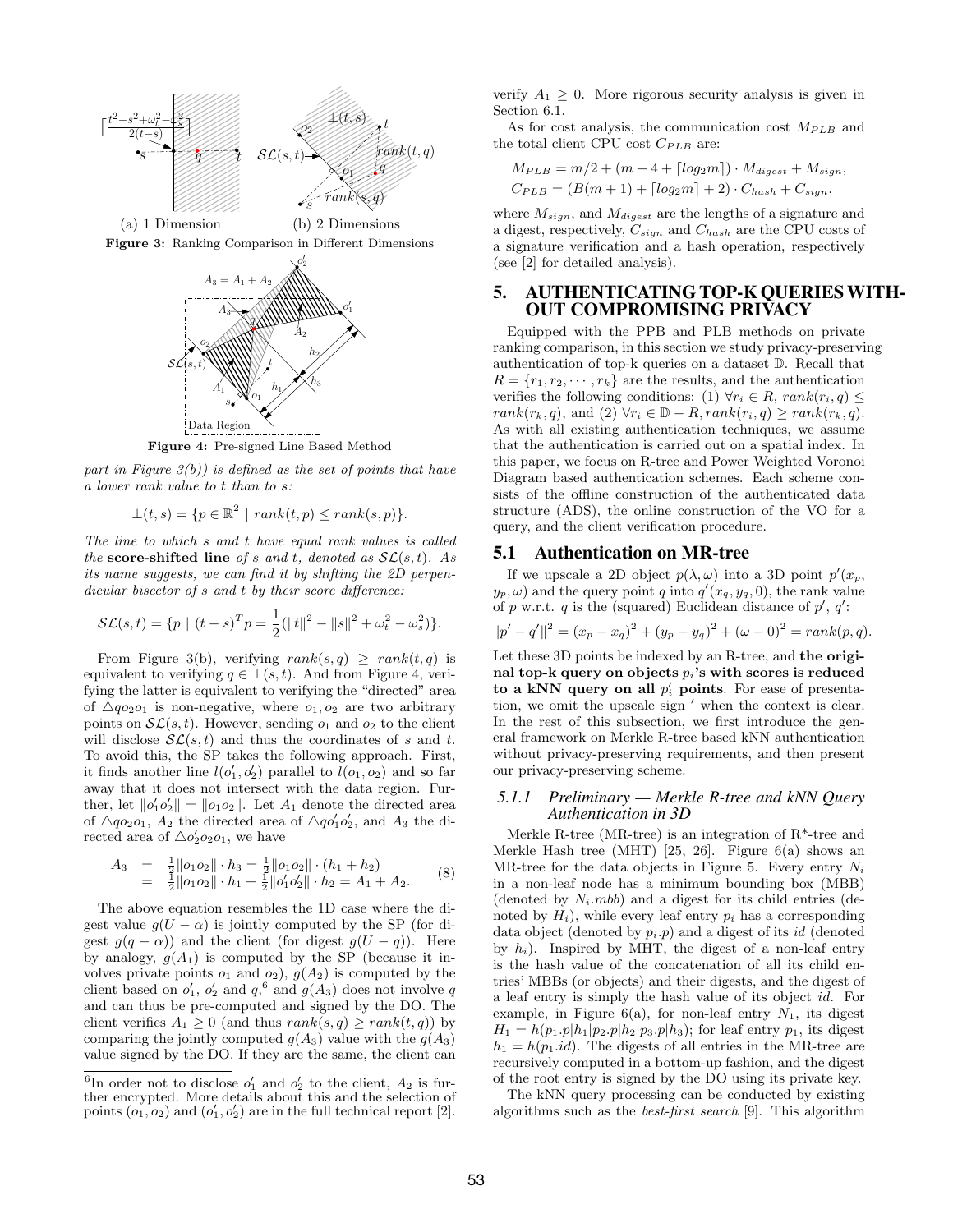

maintains a priority queue  $H$  of to-be-explored nodes, sorted by their minimum rank value w.r.t. q, and repeatedly pops up the top entry  $e$  in  $H$ , accesses  $e$  for its child entries, and enqueues them into  $H$ . This procedure terminates when  $k$ leaf entries (i.e., result data objects  $r_1, r_2, \cdots, r_k$ ) have been popped up from  $H$ . We denote the remaining entries in the heap  $H$  as  $H_{rm}$ .

To authenticate the query results, the client needs to verify: (1)  $\forall r_i \in R, rank(r_i, q) \leq rank(r_k, q)$ ; (2)  $\forall r_i \in H_{rm}$ ,  $rank(r_i, q) \geq rank(r_k, q)$ ; and (3) no  $r_i$  is omitted or tampered with. (1) can be verified directly from the result objects, and (2) can be verified if  $H_{rm}$  is included in the VO. (3) can be verified by restoring the root digest of the MR-tree, because any missing or wrong  $r_i$  will result in an incorrect restoration of the root digest. Therefore, without privacy requirements, the VO should include: (1) the result objects in R and the MBBs (or objects) of the entries in  $H_{rm}$ ; (2) the signed root digest; and (3) the digest components necessary for the client to restore the root digest.

Consider a 3NN query example in Figure 5, where  $N_1, N_2, \cdots$ are non-leaf entries and  $p_1, p_2, \cdots$  are leaf entries. The query results are  $R = \{p_1, p_3, p_4\}$  and  $H_{rm} = \{p_5, p_2, p_6, N_3, N_4\}.$ 

Figure 6(a) shows the VO for this example, which includes:

- the objects and MBBs in  $R \cup H_{rm}$ , including: (1)  $p_1$ ,  $p_2, p_3, p_4, p_5, p_6 \text{ and } (2) \text{ the MBBs of } N_3, N_4;$
- the signed digest of the root node;
- all the digest components, necessary for the client to compute the root digest, including  $(1)$  the digests  $h_2$ ,  $h_5$ ,  $h_6$  for leaf entries  $p_2$ ,  $p_5$ ,  $p_6$ ; and (2) the digests  $H_3$ ,  $H_4$  for non-leaf entries  $N_3$ ,  $N_4$ .

In Figure 6(a), all items returned by the SP are shown in light-grey color (e.g.,  $h_2$ ,  $H_3$ ), and all the digests, computed by the client itself after receiving the VO (e.g.,  $h_1, H_1$ ), are shown in white color.

#### *5.1.2 Private Ranking Comparison between an MBB and an Object*

As outlined above, the authentication of kNN queries involves ranking comparisons not only between objects but also between objects in an MBB and an individual object. Specifically, if the minimum rank value of objects in an MBB w.r.t. the query point  $q$  is larger than the rank value of the top- $k^{th}$  object  $r_k$ , the corresponding MR-tree node can be verified as a whole, without accessing its child entries. Since the PPB or PLB method only compares between objects, we present the following private ranking comparing method between an MBB and an object.

Since  $q$  is always 0 in the z-axis and any object has a positive  $\omega$  value, the minimum projected rank value of an MBB on z-axis is simply  $\omega_{min}^2$ , the minimum  $\omega^2$  in this MBB. In what follows, we only need to obtain the minimum projected rank value on  $x$ - and  $y$ -axis. Let  $p_1$ ,  $p_2$ ,  $p_3$ ,  $p_4$ denote the four corner points, and  $l_1$ ,  $l_2$ ,  $l_3$ ,  $l_4$  the four boundary lines of the projected MBB  $M$ . Obviously, if q locates inside  $M$ , the minimum projected rank value on  $x$ and y-axis is 0. If q locates outside of  $M$ , there will be two cases. The first case is when  $q$  locates in Partitions I, III, VII, and IX (see Case A in Figure 7), and the minimum rank value w.r.t.  $q$  occurs on one of the corner points  $p$ . In this figure,  $p = p_4$ . So the proof of  $rank(M, q) \geq rank(r_k, q)$  can be reduced to proofs of: (1)  $x_q \ge x_{p_4}$  and  $y_q \le y_{p_4}$  using the 1D private comparison method [21], and (2)  $rank(p, q) \ge$  $rank(r_k, q)$  using the PPB method.

The second case is when  $q$  locates in Partitions II, IV, VI, and VIII (see Case B in Figure 7), and the minimum rank value w.r.t. q occurs on one of the boundary lines. In this figure, the minimum rank value w.r.t. q occurs on line  $l_4$ (in between lines  $l_1$  and  $l_2$ ). Let p denote this closest point; then the proof of  $rank(M, q) \geq rank(r_k, q)$  can be reduced to proofs of: (1)  $x_q \geq x_{p_4}$  and  $y_{p_4} \leq y_q \leq y_{p_2}$  using the 1D private comparison method [21], and (2)  $rank(p, q) \geq$  $rank(r_k, q)$  using the PPB method.

#### *5.1.3 Authenticated Data Structure*

Now we present the privacy-preserving authentication scheme on the MR-tree, starting with the authenticated data structure. First, we define the digest for a leaf entry  $p_i$ , as  $h_i = h(p_i.id)$ . Since we cannot disclose any coordinates or scores of  $p_i \cdot p$  to the client, we define its digest  $dig(p_i \cdot p)$ based on the PPB method as follows:

 $dig(p_i.p) = h(E(2x_{p_i})|E(2y_{p_i})|E(x_{p_i}^2)|E(y_{p_i}^2)|E(\omega_{p_i}^2)).$  (9)

<sup>&</sup>lt;sup>7</sup>In this case, the y coordinate of p equals that of q, whose digest can be computed by the client locally.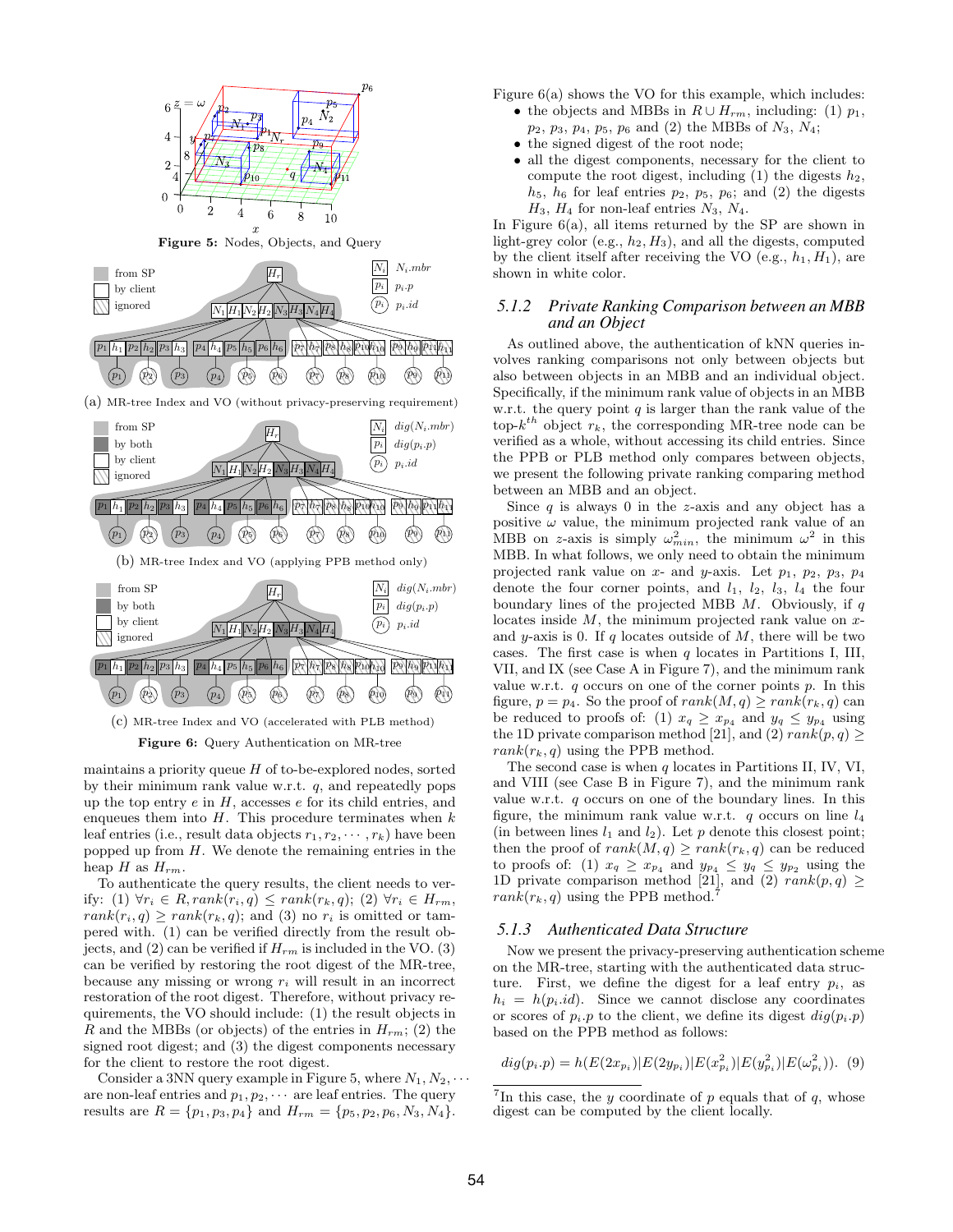The digest of a non-leaf entry  $N_i$  follows the same definition as in [7] as:

$$
H_i = h^2(dig(N_{c_1}.mbb)) \cdot h^2(dig(N_{c_1})) \cdots
$$

$$
\cdot h^2(dig(N_{c_m}.mbb)) \cdot h^2(dig(N_{c_m})) \mod n, \quad (10)
$$

where  $N_{c_j}$  is  $N_i$ 's  $j^{th}$  child entry,  $n = uv$  and  $u, v$  are two large primes. The digest of an MBB is defined as:

$$
dig(mbb) = h2(dig(mbb.1)) \cdot h2(dig(mbb.1))
$$

$$
\cdot h2(dig(mbb.1)) \cdot h2(dig(mbb.1)) \mod n, \quad (11)
$$

where mbb.l and mbb.u are bottom-left and top-right corner points and  $dig_q()$  is the digest of a corner point's  $g()$  values:

$$
dig_g(p) = h(g(x_p - L)|g(U - x_p)|g(y_p - L)|g(U - y_p)), (12)
$$

which is used for boundary verification during ranking value comparison between an MBB and an object. Since  $q$  always locates under the MBBs, the z-axis value (i.e.,  $\omega$ ) is not included in the digest  $dig_{g}$ .

# *5.1.4 VO Construction and Verification*

Recall that R denotes the set of query results and  $H_{rm}$  denotes the remaining entries in the priority queue  $H$ . Similar to Section 5.1.1, to authenticate the results, the client needs to verify: (1)  $\forall r_i \in R, rank(r_i, q) \leq rank(r_k, q)$ ; (2)  $\forall r_i \in$  $H_{rm}, rank(r_i, q) \geq rank(r_k, q)$ ; and (3) no  $r_i \in R \cup H_{rm}$  is omitted or tampered with. While (3) can still be verified by restoring the root digest of the MR-tree as in Section 5.1.1, since neither the points nor their rank values can be disclosed to the client, verifying (1) and (2) is no longer trivial and requires the PPB comparison on two objects or on an MBB and an object. Therefore, the VO includes: (1) the digest or digest components of each  $r_i \in R$  to privately compare with  $rank(r_k, q)$ ; (2) the digest or digest components of each  $r_i \in H_{rm}$  to privately compare with  $rank(r_k, q)$ ; (3) the signed root digest; and (4) all the digest components necessary for the client to restore the root digest.

Figure 6(b) shows the VO of the same 3NN query as in Figure 5, which includes:

- the digest components for each  $r_i \in R$  to privately compare with  $rank(r_k, q)$ , including:  $E()$  values for  $\frac{\text{objects } p_1, p_3, p_4; ^8}{\text{b}}$
- the digest components for each  $r_i \in H_{rm}$  to privately compare with  $rank(r_k, q)$ , including: (1)  $E()$  values for objects  $p_2$ ,  $p_5$ ,  $p_6$ ; (2)  $E()$  values,  $g()$  values and components for the corner points of MBBs  $N_3$ ,  $N_4$ ;
- the signed digest of the root node;
- the digest components, necessary for the client to compute the root digest, including: (1) the digests  $h_2$ ,  $h_5$ ,  $h_6$  for leaf entries  $p_2$ ,  $p_5$ ,  $p_6$ ; (2) the digests  $H_3$ ,  $H_4$  for non-leaf entries  $N_3$ ,  $N_4$ ; and (3) the digests  $diq(N_1.mbb), diq(N_2.mbb).$

In Figure 6(b), the light-grey and white colors mean the same in Figure  $6(a)$ , and the dark-grey color represents those digest components that are jointly computed by the SP and the client. For example,  $dig(p_1,p)$  is computed by the client based on the  $E()$  values of  $p_1.p$  returned from the SP.



Figure 7: Ranking Comparison between an MBB and an Object

Figure 8: Power Diagram and Query

 $p_{5}$ 

 $p_9$ 

## *5.1.5 Acceleration using PLB Method*

If the DO pre-signs some pairs of objects in advance, the SP can replace some PPB calls with PLB calls to accelerate the authentication. In the example of Figure 5, we assume that  $\mathcal{SL}(p_3, p_4)$  and  $\mathcal{SL}(p_4, p_5)$  are pre-signed by the DO, comparisons of  $rank(p_4, q) \geq rank(p_3, q)$  and  $rank(p_5, q)$  $\geq$  rank(p<sub>4</sub>, q) can then be verified using the PLB method. Specifically, the SP no longer returns  $E()$  values for  $p_3$  and  $p_5$ . Instead, it returns digest components of  $o'_1$ ,  $o'_2$ ,  $g([A_1])$ and signatures of those pre-signed lines. Figure 6(c) shows the updated VO with this PLB acceleration, where the digests of entries  $p_3$  and  $p_5$ , jointly computed by the SP and the client in Figure 6(b), are now returned directly.

#### 5.2 Authentication on the Power Diagram

In the MR-tree based scheme, since only the root digest is signed, the verification of any query must go all the way up to the root. This incurs a significant number of necessary digests or digest components to be included in the VO, particularly unfavorable to queries of small  $k$ . As an extreme example, when  $k = 1$ , even though the result comprises only one data object, the VO still includes the digests of all neighbor objects in the same leaf node, of all neighbor entries in the parent node, and so on. In this subsection, we propose an alternative scheme that is based on the Power Diagram [19], a weighted form of Voronoi Diagram.

#### *5.2.1 Properties of Power Diagram*

As shown in Figure 8, given the set of objects  $\{p_1, p_2, \dots\}$ in  $\mathbb{D}$ , the *Power Diagram* of  $\mathbb{D}$ , denoted by  $\mathcal{PD}(\mathbb{D})$ , partitions the Euclidean space  $\mathbb{R}^2$  into disjoint Power Voronoi Cells. Each cell corresponds to one object  $p_i$ , denoted by  $\mathcal{VC}(p_i)$ . If a query point q locates in this cell,  $p_i$  is its top-1 result. Similar to Voronoi Diagram, a 2D Power Diagram can be constructed in  $O(n \log n)$  time [19]. The difference, however, is that  $p_i$  itself may not locate in its own cell, and some objects even have no corresponding cells.

To get the remaining top-k results, we augment the nonspatial score  $\omega$  to a third dimension and get a 3D Voronoi Diagram. If  $p_i$  and  $p_j$  share a common face in it, we say  $p_j$  is a Voronoi neighbor of  $p_i$ , denoted as  $\mathcal{VN}(p_i)$ . Voronoi Diagram has the following property on finding the top- $k^{th}$ object based on the top- $(k-1)$  objects [19]:

PROPERTY 5.1. If  $P = \{r_1, r_2, \cdots, r_{k-1}\} \subset \mathbb{D}$  are the  $top-(k-1)$  objects of a query point q, the top- $k^{th}$  object (i.e.,  $r_k$ ) must be in the set  $\bigcup \mathcal{VN}(r_i \in P)$ .

#### *5.2.2 Authenticated Data Structure*

 $E(S^8E()$  values consist of  $E(2x)$ ,  $E(2y)$ ,  $E(x^2)$ ,  $E(y^2)$ ,  $E(\omega^2)$ and  $\{S(E(\delta_i \cdot B^i))\}.$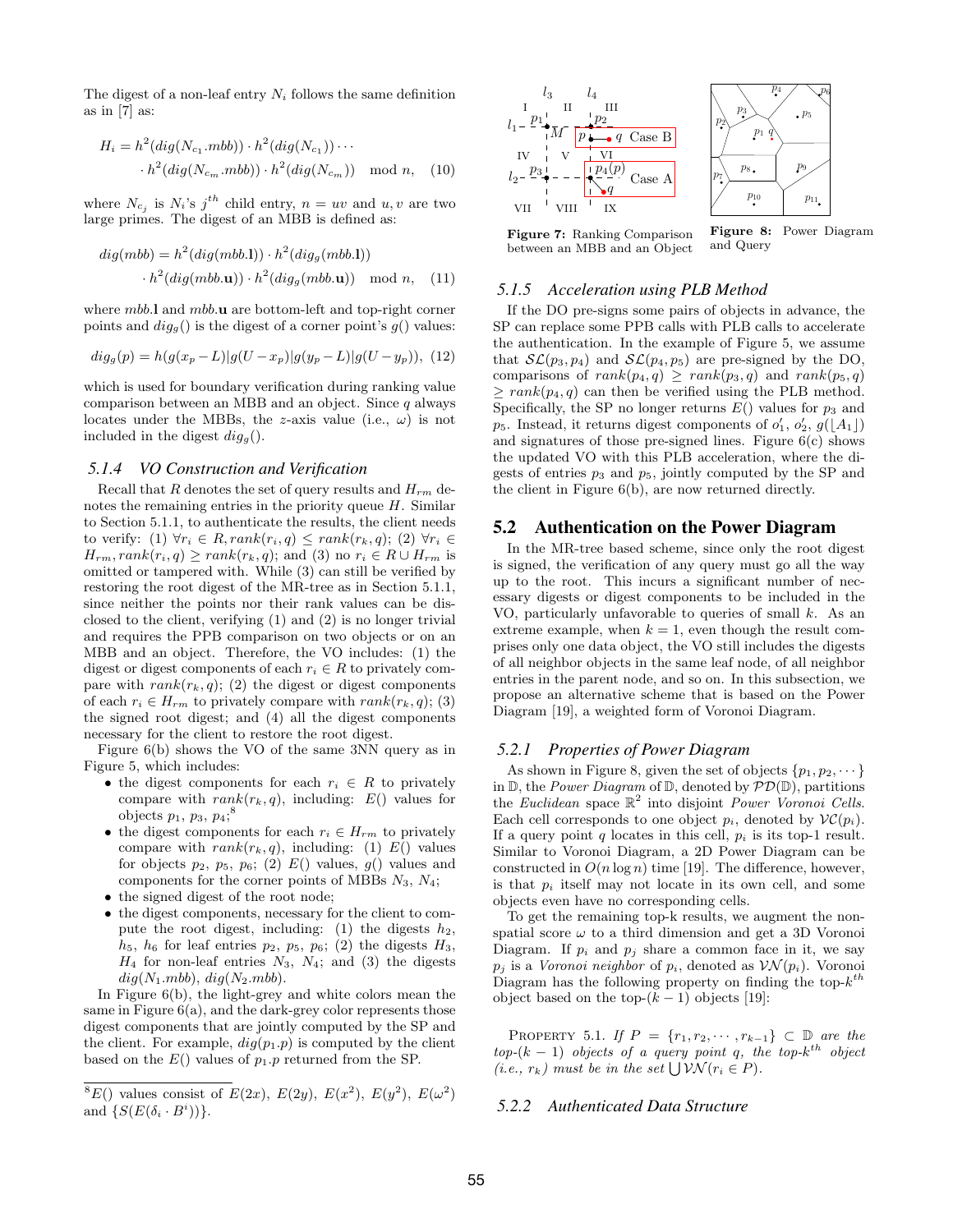

Figure 9: VO and Authentication on Power Diagram

In the Power Diagram based scheme, the DO signs the digest of each data object  $p_i$ , which is defined as:

$$
dig(p_i) = dig(p_i \cdot p) \cdot h^2(p_i \cdot id) \cdot h^2(p_i \cdot neigh_1)
$$
  

$$
h^2(p_i \cdot neigh_2) \cdots \mod n, \quad (13)
$$

where  $p_i \cdot \text{neigh}_j$  is the *id* of  $p_i$ 's  $j^{th}$  neighbor, and  $\text{dig}(p_i \cdot p)$ is the digest of  $\langle \lambda_{p_i}, \omega_{p_i} \rangle$ , which shares the same definition as in Eqn. 9 in the MR-tree based scheme.

# *5.2.3 Top-k Query Processing, VO Construction, and Verification*

We assume the Power Diagram, together with its authenticated data structure, has been materialized on external storage. Any data object, including its Power Voronoi cell, digest and signature, can be efficiently accessed using the corresponding id. As such, a top-k query can be incrementally processed according to Property 5.1 as follows. First, the SP finds  $r_1$  as the object whose cell corresponds to the query point  $q$ . Next, the SP finds  $r_2$  from the Voronoi neighbors of  $r_1$  (i.e.,  $\mathcal{VN}(r_1)$ ). In general, the SP finds the  $r_k$  from the Voronoi neighbors of all  $k - 1$  objects found so far.

Let  $P_{neigh}$  denote the set of objects in  $\bigcup \mathcal{VN}(r_i \in R) - R$ , which are all the Voronoi neighbors of results  $R$  (except the objects already in  $R$ ). To authenticate the query results, the client needs to verify: (1)  $q \in \mathcal{VC}(r_1)$ ; (2)  $\forall r_i \in$  $R, rank(r_i, q) \leq rank(r_k, q);$  (3)  $\forall r_i \in P_{neigh}, rank(r_i, q) \geq$ rank $(r_k, q)$ ; and (4) no  $r_i \in R \cup P_{neigh}$  is omitted or tampered with. While (4) can be verified by restoring the digests of all objects in  $R \cup P_{neigh}$ , (1)(2)(3) can be verified in the same manner by the PPB method or PLB method (if the DO has pre-signed the lines to be compared). In particular, (1) is equivalent to verifying  $\forall r_i \in \mathcal{VN}(r_1), rank(r_i, q) \geq$  $rank(r_1, q)$ . Therefore, the VO includes: (1) the digest or digest components of each  $r_i \in \mathcal{VN}(r_1)$  to privately compare with  $rank(r_1, q)$ ; (2) the digest or digest components of each  $r_i \in R$  to privately compare with  $rank(r_k, q)$ ; (3) the digest or digest components of each  $r_i \in P_{neigh}$  to privately compare with  $rank(r_k, q)$ ; (4) the signed digests for all objects in  $R \cup P_{neigh}$ ; and (5) the digest components necessary for the client to compute the digests of objects in  $R \cup P_{neich}$ .

Figure 8 illustrates the same top-3 example as in the MR-tree based scheme. In this figure,  $p_1, p_2, \cdots$  are data objects, the top-3 result  $R = \{p_1, p_3, p_4\}$  and  $P_{neigh}$  $\{p_2, p_5, p_8, p_9\}$ . Figure 9(a) shows the VO, which includes:

• the digest components of each  $r_i \in \mathcal{VN}(r_1)$  to privately compare with  $rank(r_1, q)$ , including:  $E()$  values for objects  $p_2, p_3, p_4, p_5, p_8, p_9;$ 

- the digest components of each  $r_i \in R$  to privately compare with  $rank(r_k, q)$ , including:  $E()$  values of objects  $p_1, p_3, p_4$  (some in duplicate);
- the digest components of each  $r_i \in P_{neigh}$  to privately compare with  $rank(r_k, q)$ , including:  $E()$  values for objects  $p_2$ ,  $p_5$ ,  $p_8$ ;
- the signed digests of all objects in  $R \cup P_{neich}$ , including signatures for  $p_1, p_2, p_3, p_4, p_5, p_8, p_9;$
- the digest components necessary for the client to compute the digests of objects in  $R \cup P_{neigh}$ , including: the digest components  $h_2$ ,  $h_5$ ,  $h_6$ ,  $h_7$ ,  $h_8$ ,  $h_9$ ,  $h_{10}$ ,  $h_{11}$ .

As with the MR-tree based scheme, the Power Diagram based scheme can be accelerated using the PLB method. Figure 9(b) illustrates the VO when  $\mathcal{SL}(p_3, p_4)$  and  $\mathcal{SL}(p_4, p_5)$ are pre-signed. Since these pairs of objects are pre-compared, ranking comparisons on them no longer go through the PPB method. As such, in the figure the SP returns light-grey parts instead of dark-grey parts for  $p_3$  and  $p_5$ . That is, instead of  $E()$  values of  $p_3$  and  $p_5$ , the SP only returns digest components  $o'_1$ ,  $o'_2$ ,  $g([A_1])$  and the corresponding signatures.

## 6. SECURITY ANALYSIS

In this section, we analyze how the proposed PPB/PLB methods and the authentication schemes achieve our security model. Since the completeness and soundness of the result, which is the second objective in this model, has been solved by the authentication schemes, this section focuses on the first objective, i.e., the semantic security of object location and score information. We will prove this for single/snapshot top-k queries based on Definition 3.1, and then elaborate the security model for continuous top-k queries.

# 6.1 Security of PPB and PLB methods

THEOREM 6.1. PPB satisfies semantic security of object location and score information in the presence of an eavesdropper.

PROOF SKETCH. In PPB, the adversary (eavesdropper) receives  $E(\delta_i \cdot B^i)$  of all *i*'s. According to Diffie-Hellman assumption, it is hard to distinguish  $\delta_i$  from a random group member in [0, B – 1]. On the other hand,  $\delta_i \cdot B^i$  is protected by the Paillier encryption  $E$ , which is semantic secure against chosen-plaintext attacks [20].  $\Box$ 

THEOREM 6.2. PLB satisfies semantic security of object location and score information in the presence of an eavesdropper (adversary).

PROOF SKETCH. In PLB, the adversary receives: (1)  $g(A_1)$ and  $g(A_3)$ , and (2)  $o'_1$  and  $o'_2$ . (1) is created by the one-way function  $g$ , and thus the adversary cannot distinguish  $A_1$  or A<sub>3</sub> from a random  $A \in \mathbb{Z}_n$ . On the other hand, given any random  $o'_1$ , there exists  $o'_2$  that satisfies  $A_1 + A_2 = A_3$ , and vice versa. As such, the adversary cannot distinguish  $o'_1$  or  $o'_2$  from any other random point.

#### 6.2 MR-tree Based Authentication Scheme

To prove an authentication scheme (especially its VO) achieves semantic security of object location and score information, we adopt security proof by simulation [6]. By "simulating the view" of the client, we prove that if the client has a-priori knowledge of object  $u$  of score  $b$  being at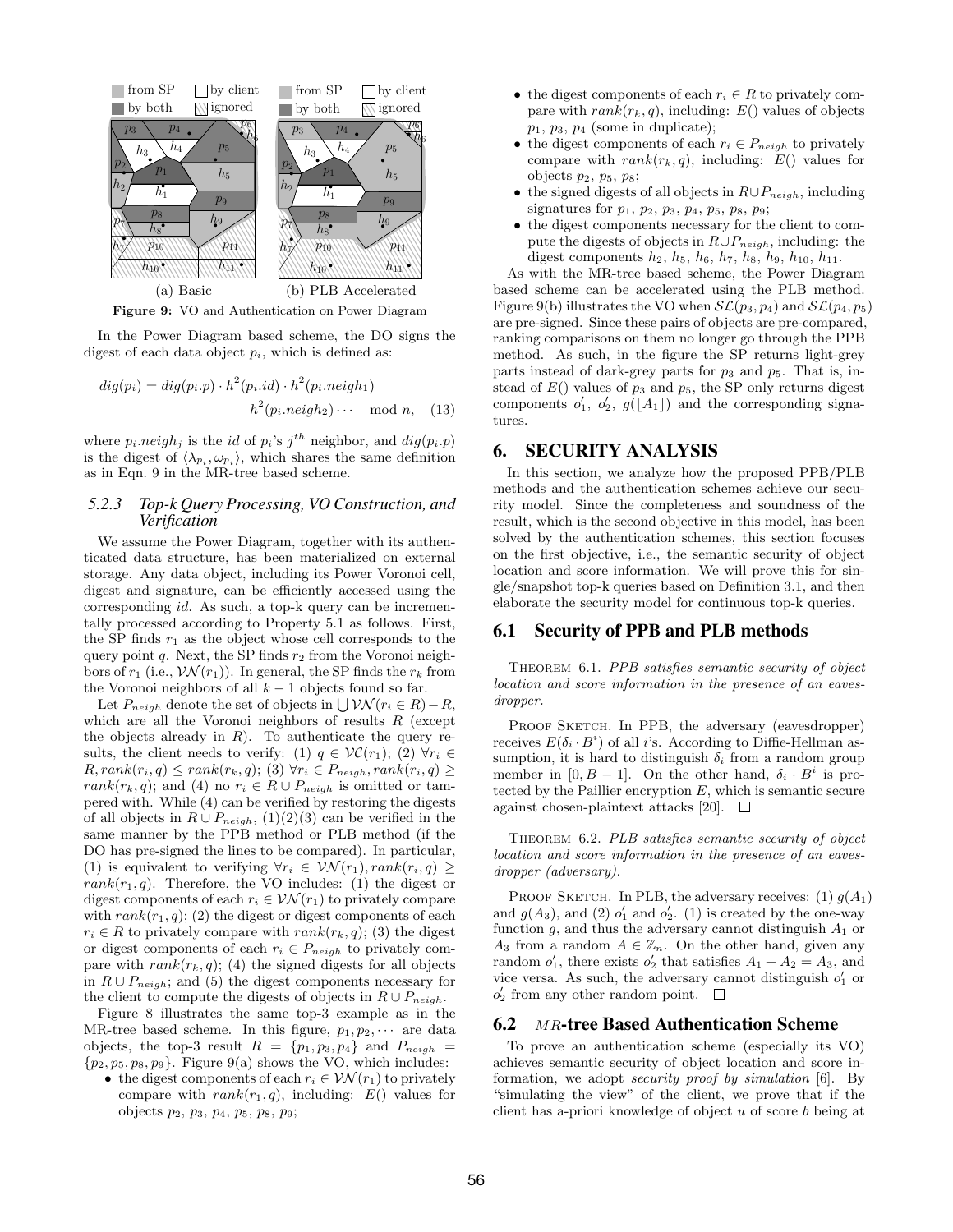position a with probability  $P(u = a, \omega = b)$ , after receiving the VO, its posterior probability  $P(u = a, \omega = b \mid VO)$ remains the same. For ease of presentation, we adopt the PPB method when private ranking comparisons are used.

According to Section 5.1.4, depending on whether  $u$  is a result, the information disclosed by the VO to the client is in one of three cases: (1) if  $u = r_k$ , i.e., u is the top $k^{th}$  object, then the client knows  $rank(u, q) \leq rank(A, q)$ , where A is any MBB in the heap  $H_{rm}$ ; (2) if  $u \in R$  and  $u \neq r_k$ , then the client knows  $rank(u, q) \leq rank(r_k, q)$ ; (3) if  $u \notin R$ , then the client knows  $rank(u, q) \geq rank(r_k, q)$ . In the following lemmas, we show all these cases have the posterior probability equal to the a-priori probability.

LEMMA 6.3. Let  $u = r_k$ ,  $\forall A \in H_{rm}$ ,  $P(u = a, \omega = b)$  $P(u = a, \omega = b \mid rank(u, q) \le rank(A, q)).$ 

PROOF.

$$
P(u = a, \omega = b \mid rank(u, q) \le rank(A, q))
$$
  
= 
$$
\frac{P(rank(u, q) \le rank(A, q) \mid u = a, \omega = b) \cdot P(u = a, \omega = b)}{P(rank(u, q) \le rank(A, q))}
$$
  
= 
$$
\frac{P(rank(u, q) \le rank(A, q) \land u = a \land \omega = b)}{P(rank(u, q) \le rank(A, q))}
$$
  
= 
$$
P(u = a, \omega = b)
$$

The first equality is due to Bayes' Theorem and the third equality is due to the fact that  $rank(u, q) \leq rank(A, q)$  is independent of  $u = a$  and  $\omega = b$  as the rank value of A is unknown to the client. In fact, knowing  $rank(u, q) \leq$  $rank(A, q)$  does not limit the placement and score of u.  $\square$ 

Similarly, we can obtain the following lemmas:

LEMMA 6.4. Let  $u \in R$  and  $u \neq r_k$ ,  $P(u = a, \omega = b) =$  $P(u = a, \omega = b \mid rank(u, q) \le rank(r_k, q)).$ 

LEMMA 6.5. Let  $u \notin R$ ,  $P(u = a, \omega = b) = P(u = a, \omega = b)$  $b \mid rank(u, q) \ge rank(r_k, q)$ .

Based on these lemmas, we present the following theorem on the security of the scheme.

THEOREM 6.6. The MR-tree based scheme does not leak the location or score of any object u to the client, given any VO.

PROOF. Equivalently, we show there is a polynomial-time simulator  $SIM$  that can simulate the view of the client without knowing the data of SP. Specifically, it reproduces the VO of the client with the same probability distribution as if it were sent from the real SP.

According to Lemmas 6.3, 6.4 and 6.5, without changing the distribution  $P(u = a, \omega = b)$ , SIM is allowed to know (1) if  $A \subseteq Q$  and (2) if  $A \cap Q \neq \emptyset$ , for any MBB A. As such,  $SIM$  can reproduce the VO from the heap  $H_{rm}$  according to Section 5.1.4 as follows. For leaf entry u (whether  $u \in R$ or  $\notin$  R), SIM adds to the VO u's digest components for the private ranking comparisons on objects; if  $u \in R$ , SIM further adds its digest component for *id* authentication; else for MBB A, SIM adds to the VO the digest components for the private ranking comparisons on an MBB and an object. This VO has the same probability distribution as generated by the real SP. Also SIM runs in polynomial time.  $\square$ 

# 6.3 Power Diagram based Scheme

According to Section 5.2.3, the information disclosed by the VO to the client is in one of three cases: (1) if  $u = r_k$ , then the client knows  $\forall r_i \in P_{neigh}, rank(r_i, q) \geq rank(r_k, q);$ (2) if  $u \in R$  and  $u \neq r_k$ , then the client knows  $rank(u, q) \leq$  $rank(r_k, q)$ ; (3) if  $u \notin R$ , then the client knows  $rank(u, q) \geq$  $rank(r_k, q)$  and  $u \in P_{neigh}$ , that is, u is a Voronoi neighbor of some  $r_i$ . While the first two cases are the same as in the  $MR$ -tree based scheme, we show in the following lemma that the third case also has the posterior probability equal to the a-priori probability.

LEMMA 6.7. Let  $u \notin R$ ,  $P(u = a, \omega = b) = P(u = a, \omega = b)$  $b \mid rank(u, q) \ge rank(r_k, q) \bigwedge u \in \mathcal{VN}(r_i)).$ 

PROOF. Proof is similar to that of Lemma 6.3, and more details are given in the full technical report [2].  $\Box$ 

Now we reach the following theorem on the security of Power Diagram based scheme.

Theorem 6.8. The Power Diagram based scheme does not leak the location or score of any object u to the client, given any VO.

PROOF. Proof follows that of Theorem 6.6.  $\Box$ 

#### 6.4 SecurityModel for Continuous Top-k Queries

So far we have shown that our authentication scheme is semantic secure against a single top-k query, which offers sound privacy protection for snapshot queries. Nevertheless, when the client issues queries continuously, the moving query point causes the change of query results (i.e., the relative rank values), which are known to the client. As such, the client may gradually learn an object is more probable to be in one location than in another, which undermines the semantic security of object location and score information. To remedy this, we propose the following security model for continuous top-k queries, by restraining the scope of semantic security.

DEFINITION 6.9. Continuous Semantic Security with  $\gamma$  Radius. Given a continuous set of queries  $Q = \{ \langle q_i, k_i \rangle \mid$  $i = 1, 2, \dots$ , an authentication scheme is semantic secure against the probabilistic polynomial-time client, if the latter cannot distinguish an object p from a pseudo object in a sphere with a radius of  $\gamma$ .

This sphere is thus called "privacy sphere". Initially, each object is assigned with a large enough privacy sphere that at least covers one other object beyond distance  $\gamma$ . To achieve continuous semantic security, the server monitors and maintains the current privacy sphere of each object. Upon receiving a new query, it checks whether this incoming query will cause some spheres to shrink, as the client gets to know the rank comparison results between each object and  $r_k$  w.r.t the new query point. If the radius of some privacy sphere drops below threshold  $\gamma$ , the server will reject this query. Figure 10 illustrates this procedure for a top-3 query  $q$ , where for simplicity we assume the non-spatial score  $\omega = 0$  and thus each object has a privacy circle (instead of a sphere) before and after accepting q, shown by dashed and solid circles, respectively. The new privacy circle of a result object (except  $r_k$ ), e.g.,  $p_2$ , is the inscribed circle of its old circle and  $C_{int}(q)$ , the interior of all query results (i.e., the circumscribed circle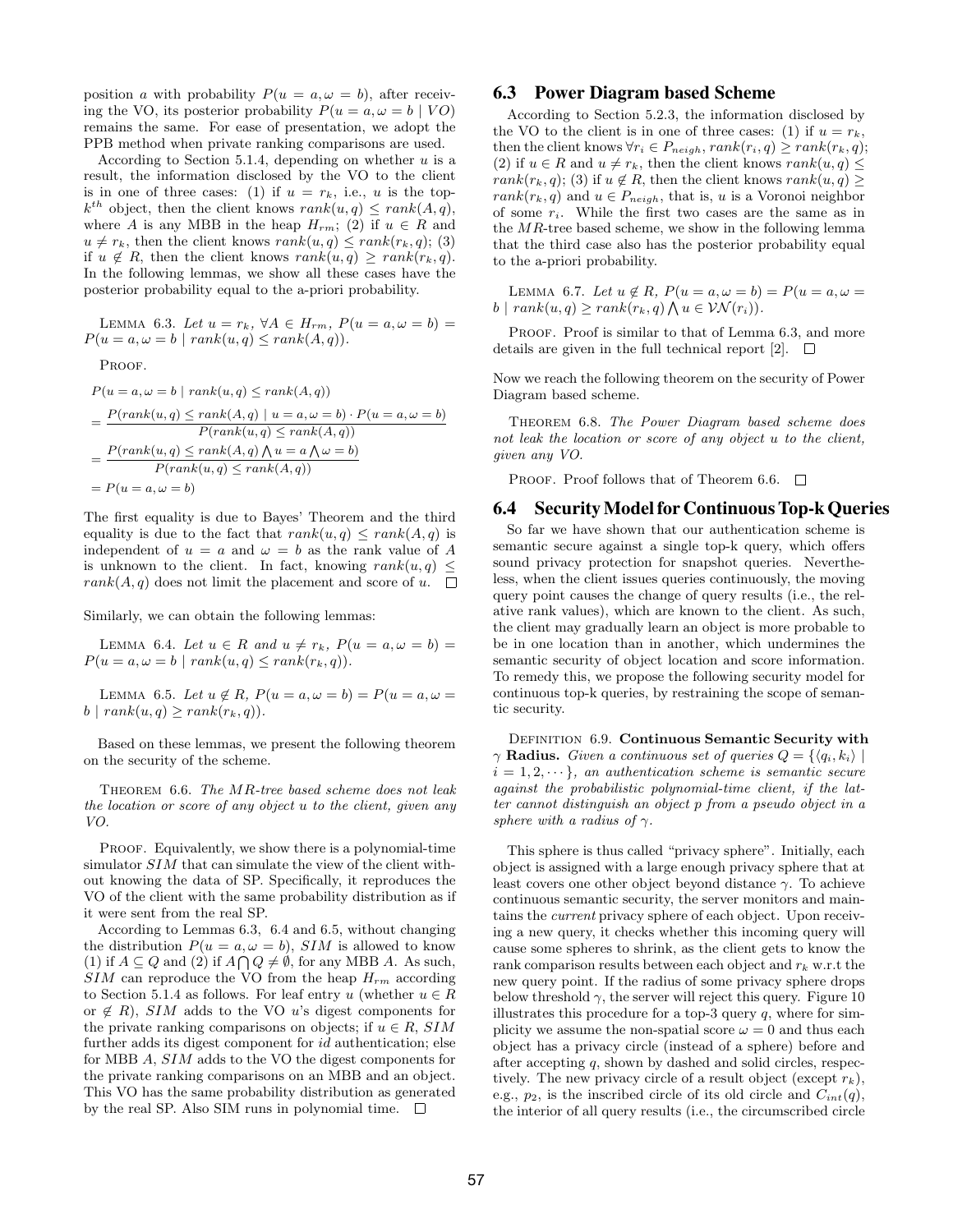

Figure 10: Privacy Circles before and after Query q

of  $r_k$ 's  $(p_3$ 's) circle centered at q, inside which any object must be a result). On the other hand, the new privacy circle of a non-result object, e.g.,  $p_4$ , is the inscribed circle of its old circle that circumscribes  $C_{ext}(q)$ , the exterior of all query results (i.e, the inscribed circle of  $r_k$ 's circle centered at q, outside which any object cannot be a result).

# 7. OFFLINE AND ONLINE STRATEGY ON PRE-SIGNED LINES

As shown in Sections 5.1.5 and 5.2.3, pre-signed lines can accelerate the authentication on both MR-tree and Power Diagram based schemes. Ideally the authentication cost is minimum if all pairs of MBB corner points (for the MR-tree) or data points (for the Power Diagram) are pre-signed and thus the costly PPB method can be replaced by the PLB method in all comparisons. However, this requires a prohibitively huge amount of DO computation time and storage cost at the SP. In this section, we assume that the DO has a limited budget of pre-signing a number of pairs of objects. The problem is two-fold: (1) to decide offline which objects to be pre-signed by the DO; and (2) to decide online for the SP which pre-signed lines to choose for the construction of VO, so that the number of PPB calls is minimum.

# 7.1 DO Offline Strategy on Pre-signed Lines

Without a-priori knowledge of the queries, the DO should pre-sign those pairs with the highest probabilities of comparisons. In the Power Diagram based scheme, a private ranking comparison is between two objects close in the diagram. As such, the DO's strategy can be as follows. For every object  $p_i$ , the DO first signs it with all its Voronoi neighbors. If budget allowed, the DO continues to sign all 2-hop, 3-hop,  $\cdots$  neighbors in the Power Diagram.

In the MR-tree based scheme, a private ranking comparison is often between the top- $k^{th}$  object  $r_k$  and an MBB M. To improve the utility of pre-signed pairs, we choose points from close-by MBB pairs to pre-sign, in the hope that if for two MBBs  $M_1, M_2$ , the pre-signed pairs prove  $Dist(M_2, q) \geq$  $Dist(M_1, q)$ , then proving  $Dist(M_1, q) \ge Dist(r_k, q)$  will also prove  $Dist(M_2, q) \ge Dist(r_k, q)$ . To this end, each MBB chooses four sibling MBBs in the same R-tree node which are the closest to each of its corner points, and signs these corner pairs. If budget allowed, the DO continues to sign every corner point with the second, third closest corner points, and so on. We call them 2-hop, 3-hop points for consistency with the Power Diagram based scheme.

# 7.2 SP Online Strategy on Pre-signed Lines

Figure 11(a) illustrates some pre-signed lines (plotted by dashed lines) in the top-3 query running example, where the results  $R = \{p_1, p_3, p_4\}$ . When constructing the VO for a specific query, the SP should form the two ranking comparison chains for the objects in R and  $D - R$ , respectively, with the maximum use of the above pre-signed lines.



Figure 11: Online Strategy on Pre-signed Lines. (a) the presigned lines in the top-3 query running example. (b) the spanning trees and comparison chains for both strategies.

We show two strategies for the SP in Figure 11(b), where the creation of the comparison chain follows the creation of a spanning tree. The basic one applies the PLB method (shown in dashed arrowed lines) only if a pre-signed line with the top- $k^{th}$  object (i.e.,  $p_4$ ) exists, and applies the PPB method otherwise (shown in solid arrowed lines). Using this strategy, only 2 pre-signed lines are used. By contrast, an optimized strategy uses 8 pre-signed lines. The idea is to replace the comparison on the top- $k^{th}$  object with some other pivot objects which are pre-signed.<sup>9</sup> Starting from the top- $\hat{k}^{th}$  object (i.e.,  $p_4$ ), the SP visits the objects in  $\mathbb{D} - R$  in ascending order of rank values. When  $p_i$  is visited, the SP checks whether some  $p_i$  in the existing tree has a pre-signed line with  $p_j$ . If such  $p_i$  (e.g.,  $p_8$ ) exists, the SP spans  $p_j$ (e.g.,  $p_9$ ) from  $p_i$  and uses this pre-signed line; otherwise, the SP spans  $p_i$  (e.g.,  $p_2$ ) from the root and uses the PPB method. A similar spanning tree (and thus the comparison chain) is created for the objects in R.

# 8. PERFORMANCE EVALUATION

In this section, we evaluate the performance of the MRtree  $(MR)$  and Power Diagram  $(PD)$  based privacy-preserving authentication schemes on location-based top-k queries. We also implement EMR, an enhanced MR scheme with an embedded kd-tree in each internal MR-tree node [15]. The experiments use the Gowalla dataset in Stanford Large Network Dataset Collection, which records 6, 442, 890 user checkins at 1, 280, 969 unique locations. These locations serve as the objects in the experiments and their non-spatial scores are the deviations of their check-in counts from the maximum count of all objects, designating the unpopularity or "distance penalty" as in [14]. To balance the distance and non-spatial score in the ranking function, we normalize the latter so that its average score  $(\omega)$  equals the average Euclidean distance between neighboring objects, which is approximately 5,000 m. All location coordinates and scores are rounded to their closest integers. We simulate a moving client using the random waypoint mobility model [8], with an average speed of 10  $\text{m/s}$ . The client issues a top-k query every 10 seconds, with k randomly selected from 1 to 128. We adopt the continuous semantic security model and test with a variety of radius  $\gamma$  of the privacy sphere. Table 1 shows the query acceptance rates after the system becomes

<sup>9</sup>This also changes the relative rank value to be disclosed, from  $r_k$  to the pivot objects.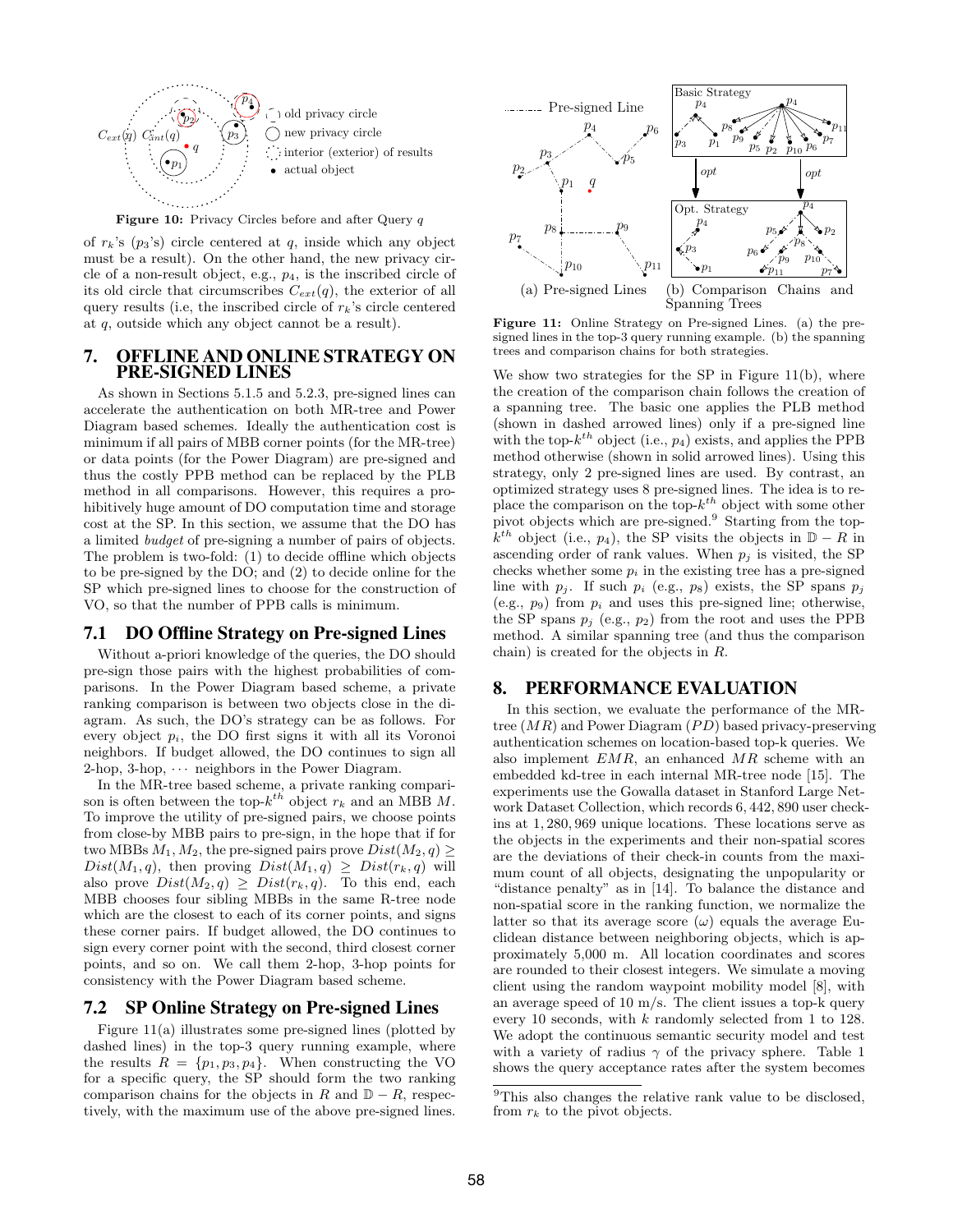

stable (after 1,000 queries). We observe that  $\gamma$  does not significantly affect the acceptance rate until it approaches 5,000 m (when an average privacy sphere contains neighboring objects). This verifies the effectiveness of the proposed security model for continuous top-k queries. We use  $\gamma = 1,000$  m in the subsequent experiments.

For performance evaluation, the client side is set up on a laptop computer, with entry-level Intel Core i3 processor and 4GB RAM, running Windows XP x64 SP3. The SP is set up on a HP Proliant DL360 G7, with Dual 6-Core Intel Xeon X5650 2.66GHz CPU and 32GB RAM, running GNU/Linux. The code is written in Java and executed in 64-bit OpenJDK 1.6. The hash function used in digest computation is 160-bit SHA-1; the homomorphic encryption function is 1024-bit Paillier; and the signature function is 2048-bit condensed RSA. We use the same optimized digest function  $g()$  as in [21] with the base of canonical representation set to 16. The performance metrics are: the SP CPU time (for query processing and VO construction), the client CPU time (for verification), the communication overhead (in terms of the size of VO), and the overall query response time (as the total CPU time plus the communication time over a typical 3G network at 2Mbps download rate).

# 8.1 Basic Query Authentication Performance

In this subsection, we evaluate the authentication performance of the three schemes without DO pre-signing any lines. In other words, the results here apply the PPB method only. We vary k from 1 to 128 and plot the performance in Figure 12. We observe that EMR consistently outperforms MR, thanks to its small fanout during VO construction and verification. The performance gap further enlarges as  $k$  increases. On the other hand, although EMR is comparable to PD, the latter outperforms EMR in small and mediumsized queries ( $k \leq 32$ ). This can be explained by the fact that MR-tree clusters objects effectively and its efficiency is better exploited when querying for more results. We also evaluate the overhead of confidential top-k authentication by showing the multiples of each cost against non-confidential authentication in Table 2 for the EMR and PD schemes.

|          | Server CPU |       | Client CPU |      | VO Size |      | Server Memory |      |
|----------|------------|-------|------------|------|---------|------|---------------|------|
| $\kappa$ | EMR.       | PD.   | EMR.       | PD   | EMR.    | PD   | EMR.          | PD.  |
|          | 44.4       | 1928  | 7.20       | 320  | 33.2    | 37.4 | 5.12          | 1.26 |
| 64       | 39.5       | 890.3 | 14.3       | 97.6 | 63.1    | 59.5 | 4.99          | 1.22 |
| 128      | 38.3       | 754.6 | 16.7       | 82.1 | 67.7    | 63.0 | 4.93          | 1.18 |

Table 2: Cost Increase as Multiples of Non-Confidential Authentication (base)



**Figure 13:** Performance with Pre-signed Lines  $(k = 1 \text{ or } 128)$ 



|          | EMR      | PD                                | 5                | $\overline{223}$ $\omega = 25.000$<br>$\overline{XX}$ $\omega$ = 1,000 |
|----------|----------|-----------------------------------|------------------|------------------------------------------------------------------------|
|          | CPU Time | mins)                             | $\mathfrak{S}_4$ | $2222$ $\omega = 5.000$                                                |
| $0$ -hop | 23.6     | 25.3                              |                  |                                                                        |
| $1$ -hop | 50.5     | 38.0                              | Ĕ,               |                                                                        |
| $2-hop$  | 108.8    | 69.0                              |                  |                                                                        |
|          |          | Pre-signed Storage<br>΄GΒ`        | Response         |                                                                        |
| $0-hop$  | 6.7      | 6.8                               |                  |                                                                        |
| $1-hop$  | 13.2     | 9.8                               |                  | <b>EMR</b><br><b>EMR</b><br><b>PD</b><br><b>PD</b>                     |
| $2-hop$  | 28.6     | 17.4                              |                  | (128)<br>(128)<br>(1)<br>(1)                                           |
|          |          | <b>Table 3:</b> Construction Cost |                  | <b>Figure 14:</b> Impact of Scores                                     |

In this subsection, we evaluate the performance of DO and SP's optimization strategies on PLB method (Section 7). We focus only on the EMR and PD schemes because they are more comparable while the MR scheme has heavy overhead in all metrics. In the experiment, we vary the number of pre-signed lines, by letting the DO sign 0-hop (i.e., the basic PPB method), 1-hop, and 2-hop, respectively. The results are shown in Figure 13. We observe that by introducing the PLB method, both of the schemes have reduced cost in terms of all performance metrics. It is also noteworthy that PD is most sensitive to pre-signed lines, which gains significant performance boost by introducing 1-hop PLB.

While it is clear that the more lines the DO pre-signs, the more efficient the authentication will be, the pre-signing cost can be prohibitively high when the hops increase. For example, pre-signing 2-hop for EMR takes about 2 hours and requires more than 25GB storage at the SP. Table 3 summarizes the construction time and storage cost for different schemes and pre-sign settings. Based on these results, we can find a balanced scheme between the pre-sign cost and query response time for different  $k$  settings as follows. When  $k$  is as large as 128 or even larger, EMR with 0-hop and 1-hop are the best schemes for no pre-signing and with presigning budget, respectively. When  $k$  is small or medium